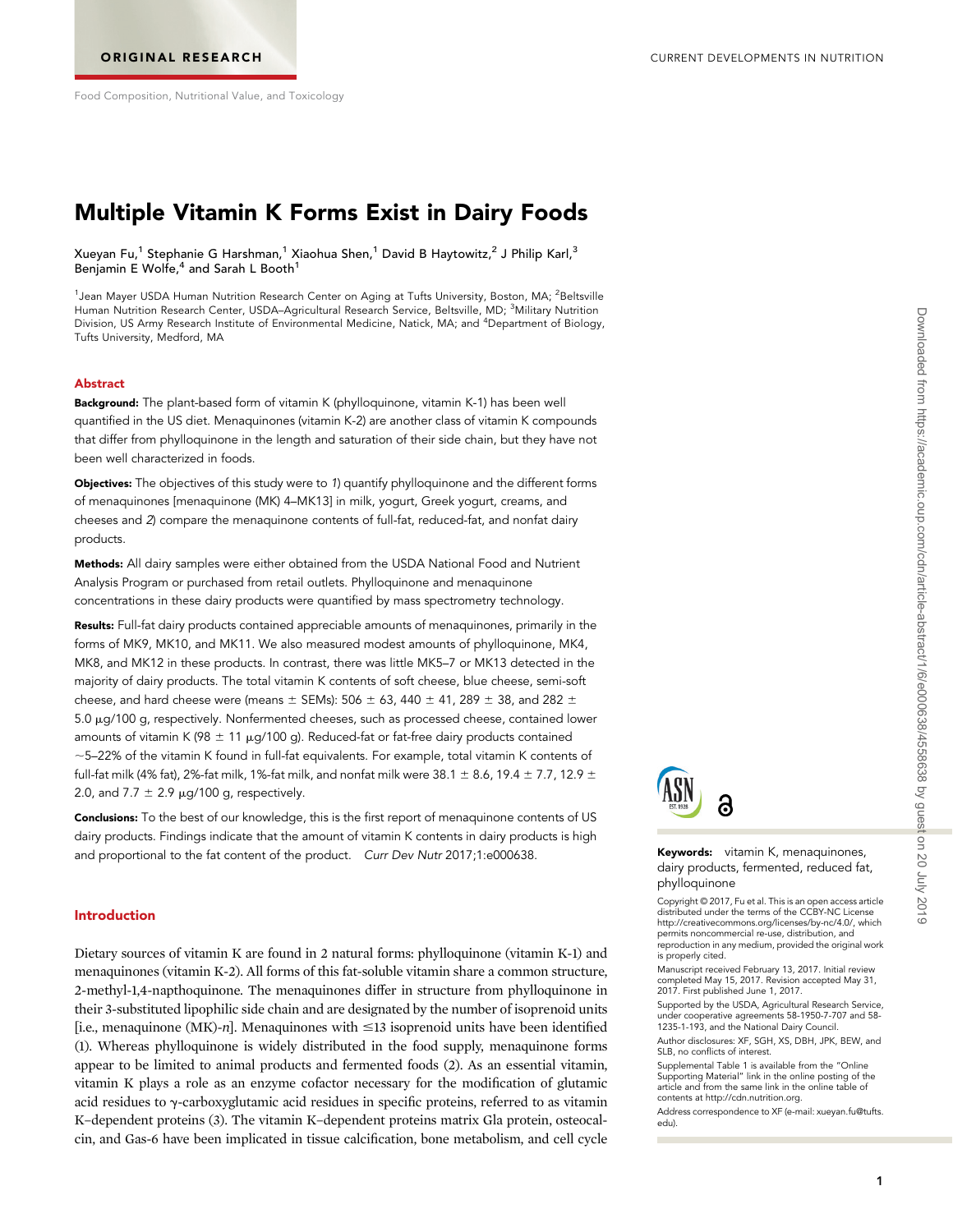regulation (4–6). Vitamin K has multiple roles independent of its known biochemical function as an enzyme cofactor, such as antiinflammation (7), a ligand for steroid, and a xenobiotic receptor (8).

The current US recommendations for intakes of vitamin K are 90 and 120  $\mu$ g/d for women and men, respectively. These guidelines are termed Adequate Intakes due to insufficient data with regard to vitamin K metabolism and the lack of a robust biomarker to generate precise dietary recommendations (9). The Adequate Intake is based on usual phylloquinone intakes and does not take into account the potential dietary contribution of other forms of vitamin K. Very little is known about the contribution of dietary menaquinones to overall vitamin K nutrition, and although it has been stated that  $\sim$  50% of the daily requirement for vitamin K is supplied by gut bacteria through the production of menaquinones (1), there is little evidence to support this estimate. Estimated intakes of phylloquinone and menaquinones in dairy-producing countries in Western Europe suggest that between 10% and 25% of total vitamin K intake is provided by menaquinones, primarily from dairy sources (10, 11). However, menaquinones have not been systematically analyzed in US foods nor have menaquinones been included in total vitamin K intakes estimated in the US population, so these observations have yet to be substantiated outside of Western Europe.

The need to analyze menaquinones in commonly consumed foods is timely because observational data from dairy-producing countries in Europe suggest that intakes of menaquinones present in dairy products have stronger associations with heart health benefits than do phylloquinone intakes (12). Menaquinone data for commonly consumed foods from other countries are critical for determining if these observations are generalizable. Furthermore, the food-composition data applied to these few observational studies, almost exclusively from Netherlands, predominantly represent full-fat dairy products. Low-fat and nonfat dairy products are recommended as part of a healthy diet in the United States to reduce the risk of cardiovascular disease and associated comorbidities (13). The impact of reducing the fat content of dairy products on menaquinone content is unknown.

Advances in MS methodology have provided an ability to quantify multiple forms of vitamin K (phylloquinone and menaquinones) in various matrices, allowing us to explore, for the first time to our knowledge, the menaquinone content in the US food supply (14). The purpose of this study was to quantify the content of multiple forms of vitamin K in various dairy products, including yogurt, cheeses, milk, and milk-based products, and to examine the effect of fat content on the distribution and concentration of vitamin K forms in those products.

#### Methods

Fifty of the dairy samples used in this study were provided by USDA Nutrient Data Laboratory, which conducts the National Food and Nutrition Analysis Program (15). The nationally collected dairy samples were first delivered to the Food Analysis Laboratory Control Center at Virginia Tech in Blacksburg, Virginia, for preparation of aliquots, and then delivered frozen on dry ice to the Vitamin K

Laboratory at Tufts University and stored at  $-80^{\circ}$ C until analysis. The National Food and Nutrition Analysis Program infrastructure incorporates a nationally representative sampling approach (15, 16), approved analytical methods, and a rigorous quality assurance scheme. In addition, 148 dairy samples used in this study were purchased in 2016 from retail outlets that have substantial annual sales in order to capture the diversity of products available in the Boston (Massachusetts) area. Appropriate containers were used to maintain refrigeration during the transport to the laboratory. All of the samples collected by our laboratory were composited, placed in aliquots, and stored at  $-80^{\circ}$ C before analysis. Shelf-life date, analysis date, brand name, and fat content were recorded. We used available information from the manufacturers to determine fat content (i.e., fullfat, reduced-fat, etc.).

The dairy products were grouped in categories on the basis of dairy type and fat content (Table 1): milk, yogurts, Greek yogurts, kefirs, creams, processed cheeses, fresh cheeses, blue cheeses, soft cheeses, semi-soft cheeses, and hard cheeses. Aside from processed cheese, all other types of cheeses included  $\geq 2$  different brands and different lots.

All of the cheese sample aliquots  $(\sim 10 \text{ g})$  were frozen by liquid nitrogen and manually ground into a powder by using a mortar and pestle. Approximately 0.05–0.2 g of each sample was used for analysis. The procedures for vitamin K extraction and sample purification have been previously described (14). Phylloquinone and MK4–13 concentrations were measured by LC-MS by using deuterium-labeled phylloquinone as an internal standard (Sigma Aldrich) and synthesized phylloquinone and MK4–MK13 as calibration standards (14).

The effects of dairy product fat content (full-fat, fat-free, or reduced-fat) on concentrations of total vitamin K, phylloquinone, and all detectable menaquinones were analyzed by 2-sample t test. Given the smaller sample size, the vitamin K content of cream products (heavy or whipping cream, half-and-half, and light cream) was examined by general linear model, with heavy or whipping cream used as the reference group. Significance was determined

## TABLE 1 Dairy products analyzed

| n  | Type                                                                |
|----|---------------------------------------------------------------------|
| 43 | Full-fat, 2%-fat, 1%-fat, nonfat                                    |
| 16 | Full-fat and nonfat                                                 |
| 16 | Full-fat and nonfat                                                 |
| 4  | Low-fat                                                             |
| 5  | Heavy, light, half-and-half                                         |
| 9  | American cheese                                                     |
| 12 | Goat, feta, ricotta, Cotija, cottage, and<br>mozzarella cheeses     |
| 12 | Mozzarella part skim                                                |
| 8  | Reduced-fat cottage cheese                                          |
| 10 | Gorgonzola and blue cheeses                                         |
| 14 | Brie, camembert, crème fraiche, Limburger,<br>mascarpone            |
| 10 | Monterey Jack, Havarti, Fontina, Gouda,<br>Swiss, and cream cheeses |
| 12 | Cheddar and parmesan                                                |
| 10 | Reduced-fat cheddar                                                 |
|    |                                                                     |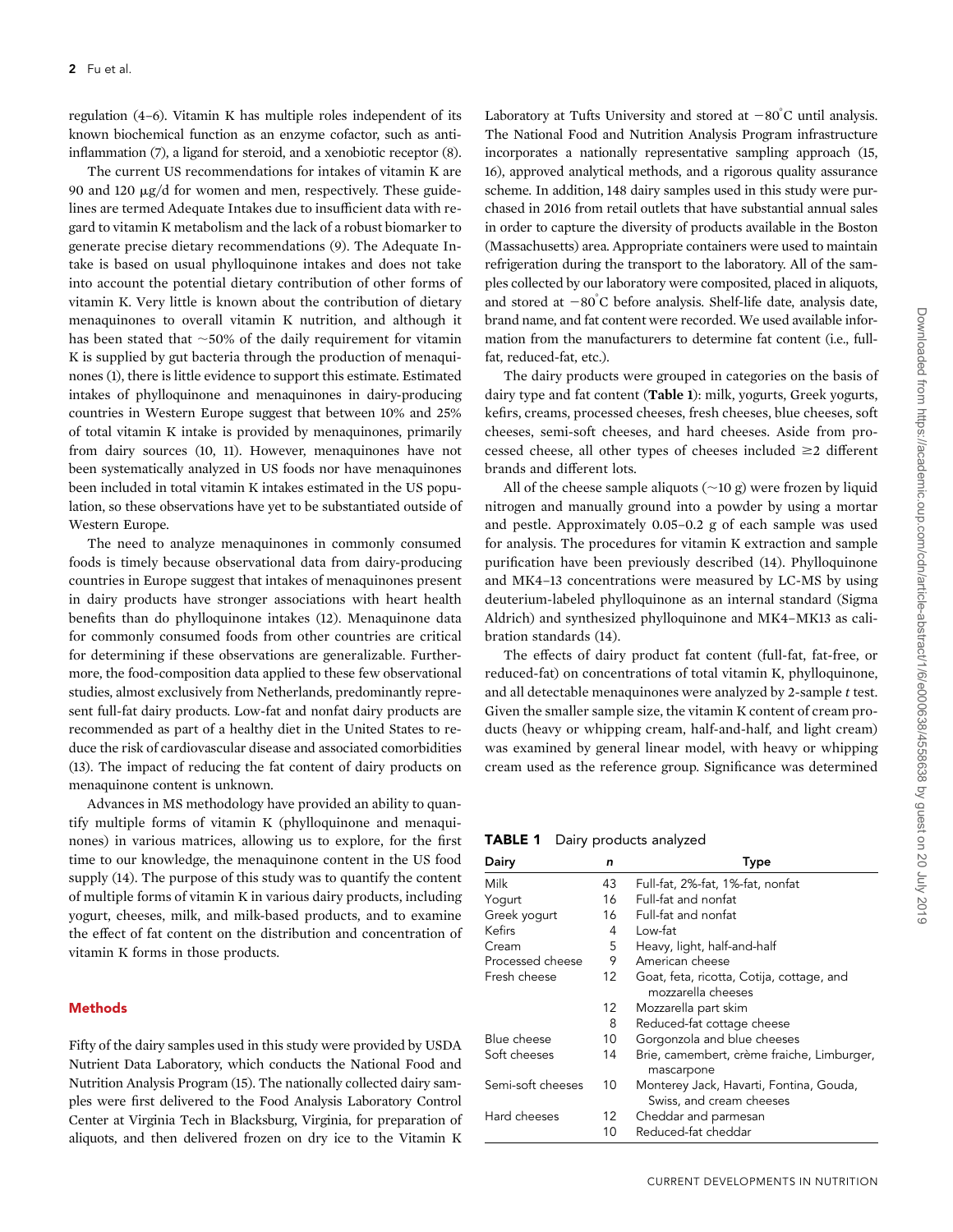at  $P \le 0.05$ , and all analyses were carried out by using SAS version 9.4 (SAS Institute). Data are reported as means  $\pm$  SEMs.

### **Results**

Dairy products obtained from the USDA Nutrient Data Laboratory and those purchased from retail outlets contained appreciable amounts of menaquinones, primarily in the forms of MK9, MK10, and MK11. Together these 3 menaquinones account for  $\sim$ 90% of total vitamin K in dairy foods.

The vitamin K content of different cheeses showed significant variability in total vitamin K concentrations, ranging from 40  $\mu$ g/100 g to  $\leq$ 850  $\mu$ g/100 g (**Figure 1**). All forms of cheese contained MK9, MK10, and MK11. We also measured modest amounts

of phylloquinone, MK4, MK7, MK8, and MK12 in these samples. In contrast, there was little MK5, MK6, or MK13 detected in the majority of cheese products. The total vitamin K content varied by cheese type, with soft cheese having the highest concentration, followed by blue cheese, semi-soft cheese, and hard cheese (means  $\pm$ SEMs: 506  $\pm$  63, 440  $\pm$  41, 289  $\pm$  38, and 282  $\pm$  5.0 µg/100 g, respectively; Supplemental Table 1). Nonfermented cheeses, such as processed cheese, contained lower amounts of vitamin K (98  $\pm$ 11  $\mu$ g/100 g). There was considerable diversity in vitamin K forms among fresh, semi-soft, blue, and soft cheeses but not in hard and processed cheeses. Soft cheeses and hard cheeses showed a similar vitamin K pattern, with high MK9 and MK10, with blue and semisoft cheeses sharing a similar pattern dominated by MK9 and MK11.

Milk and yogurt products were also measured. The vitamin K concentrations of full-fat (4% fat), 2%-fat, 1%-fat, and fat-free



FIGURE 1 Vitamin K content of different cheeses. MK, menaquinone; PK, phylloquinone.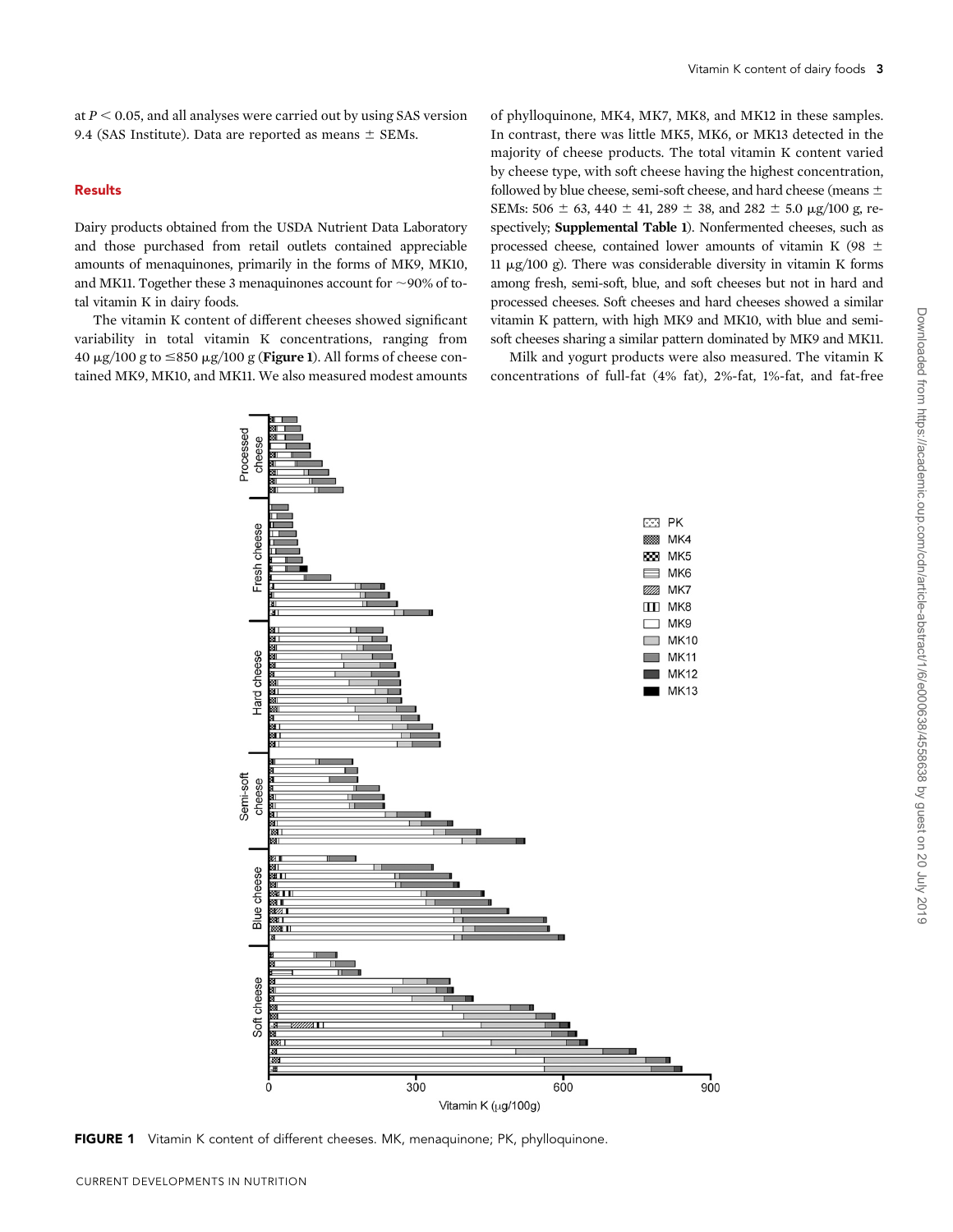milk varied by fat content (Figure 2). Mean total vitamin K contents of full-fat milk, 2%-fat milk, 1%-fat milk, and fat-free milk were  $38.1 \pm 2.7$ ,  $19.4 \pm 2.4$ ,  $12.9 \pm 0.6$ , and  $5.1 \pm 0.9$   $\mu$ g/100 g, respectively. Both total vitamin K and individual menaquinone concentrations in the full-fat milk were significantly higher than in 2%-fat milk products ( $P < 0.05$ ). Phylloquinone was only detected in full-fat milk. MK5–8 and MK12–13 were not detected in any milk samples. Fatfree milk contained only a minimal amount of MK9 and MK11.

Regular and Greek yogurt with full fat (mean  $\pm$  SEM: 4.6%  $\pm$ 0.5% and 4.0%  $\pm$  0.2%, respectively) contained similar vitamin K concentrations as full-fat milk (4% fat) (Table 2). Surprisingly, neither menaquinones nor phylloquinone were detected in fat-free yogurt. Low-fat kefir (n = 4) contained 10.2  $\pm$  0.3 µg total vitamin K/100 g, of which only MK9 and MK11 were detected.

Additional dairy products were examined including cottage cheese, cheddar cheese, and cream (full-fat and reduced-fat) and were found to have unique distributions of vitamin K forms (Table 3). Four-percentfat cottage cheese contained significantly higher MK8, MK9, and MK11 concentrations than reduced-fat cottage cheese. Reduced-fat cheddar cheese contained only 17% of total vitamin K content when compared with full-fat cheddar cheese. MK9, MK10, and MK11 concentrations in reduced-fat cheddar cheeses were lower by 87.1%, 96.5%, and 61.4% compared with full-fat cheddar cheeses, respectively. Reducedfat cream products showed less vitamin K content overall.

#### **Discussion**

Current dietary guidelines recommend a diet containing highquality dairy foods (17). Dairy does not contain appreciable amounts



FIGURE 2 Vitamin K concentrations of full-fat (4%), 2%-fat, 1%-fat, and fat-free milk. Values are means  $\pm$  SEMs. MK5–8 and MK12–13 were not detected in any milk samples. Concentrations were below the LLOD by using an LC-MS assay (LLOD: PK = 0.2, MK4 = 0.2,  $MK5 = 0.4$ , MK6-9 = 0.6, MK10 = 0.1, MK11 = 0.7, and MK12-13 = 0.8  $\mu$ g/100 g). Means not sharing a common letter differ,  $P < 0.05$ . "Total" vitamin K indicates the sum of PK and all MK forms. LLOD, lower limit of detection; MK, menaquinone; PK, phylloquinone; X, not detectable.

**TABLE 2** Vitamin K contents of regular and Greek yogurt by fat content<sup>1</sup>

|                     | Regular yogurt               |                       | Greek yogurt          |                               |
|---------------------|------------------------------|-----------------------|-----------------------|-------------------------------|
|                     | <b>Full-fat</b><br>$(n = 9)$ | Fat-free<br>$(n = 7)$ | Full-fat<br>$(n = 6)$ | <b>Fat-free</b><br>$(n = 10)$ |
| Vitamin K, µg/100 g |                              |                       |                       |                               |
| Phylloquinone       | $0.4 \pm 0.1*$               | ND.                   | $0.3 \pm 0.1*$        | ND.                           |
| MK4                 | $0.7 \pm 0.3$                | ND.                   | $0.8 \pm 0.1*$        | ND                            |
| MK5                 | ND                           | ND.                   | <b>ND</b>             | ND.                           |
| MK6                 | ND                           | ND.                   | ND.                   | ND                            |
| MK7                 | ND                           | ND.                   | <b>ND</b>             | ND.                           |
| MK <sub>8</sub>     | ND                           | ND.                   | <b>ND</b>             | ND.                           |
| MK9                 | $13.2 \pm 4.8^*$             | ND.                   | $14.8 \pm 2.2*$       | ND.                           |
| <b>MK10</b>         | $1.6 \pm 0.6*$               | ND.                   | $1.8 \pm 0.6*$        | ND.                           |
| MK11                | $8.4 \pm 0.8*$               | ND.                   | $8.7 \pm 0.8^*$       | ND.                           |
| MK12                | ND                           | ND.                   | <b>ND</b>             | ND.                           |
| <b>MK13</b>         | ND                           | ND.                   | <b>ND</b>             | ND                            |
| Total <sup>2</sup>  | $26.3 \pm 6.4*$              | ND.                   | $28.2 \pm 2.7*$       | ND.                           |
| Fat content, %      | $4.6 \pm 0.5*$               | 0.0                   | $4.0 \pm 0.2*$        | 0.0                           |

<sup>1</sup> Values are means  $\pm$  SEMs. Concentrations were below the LLOD with the use of an LC-MS assay (LLOD: phylloquinone = 0.2, MK4 = 0.2, MK5 = 0.4, MK6-9 = 0.6, MK10 = 0.1, MK11 = 0.7, and MK12-13 = 0.8  $\mu$ g/100 g). \*Different from fatfree,  $P < 0.05$ . LLOD, lower limit of detection; MK, menaquinone; ND, not detectable.

<sup>2</sup> Sum of phylloquinone and MK4-MK13.

of phylloquinone; hence, dairy has not historically been considered a rich dietary source of vitamin K. However, our data indicate that US dairy products are a good dietary source of menaquinone. MK9 was the major form quantified in the dairy samples, which is consistent with the findings of others (18, 19). However, through use of a sensitive LC-MS assay (14), we were able to extend that analysis to include measurement of MK11–MK13, and our data indicated 5- to 10-fold higher MK9 and MK10 contents in dairy products than previously reported (19), albeit in different dairy products and, in particular, artisan cheeses. We do not currently have an explanation for the higher concentrations reported here.

The large diversity of vitamin K forms among dairy products may be related to the microbial species used in the production of fermented dairy products. Menaquinone are synthesized by bacteria, including many found in fermented foods. In particular, lactic acid bacteria (LAB) are widely used in dairy and fermented-food industries (20, 21). LAB include a large number of cocci and bacilli, such as species of the genera Carnobacterium, Enterococcus, Lactobacillus, Lactococcus, Leuconostoc, Oenococcus, Pediococcus, Streptococcus, Tetragenococcus, Vagococcus, and Weissella (22). Most of the cheese products contained LAB species as starters, which are reported to be the source of various menaquinone forms (23). Staphylococcus, Hafnia, and Arthrobacter and other bacteria that are used in the surface ripening of certain cheeses may be the reason for their corresponding high menaquinone values (2). However, the presence of menaquinones in nonfermented products such as milk is largely unexplained and could relate to the microbial content of the highly specialized ruminant digestive system (24). Kefir and yogurt have a short fermentation time, which may explain their low menaquinone content. Further investigation of the microbial composition of the different fermented dairy products is needed to interpret the diversity of menaquinone forms.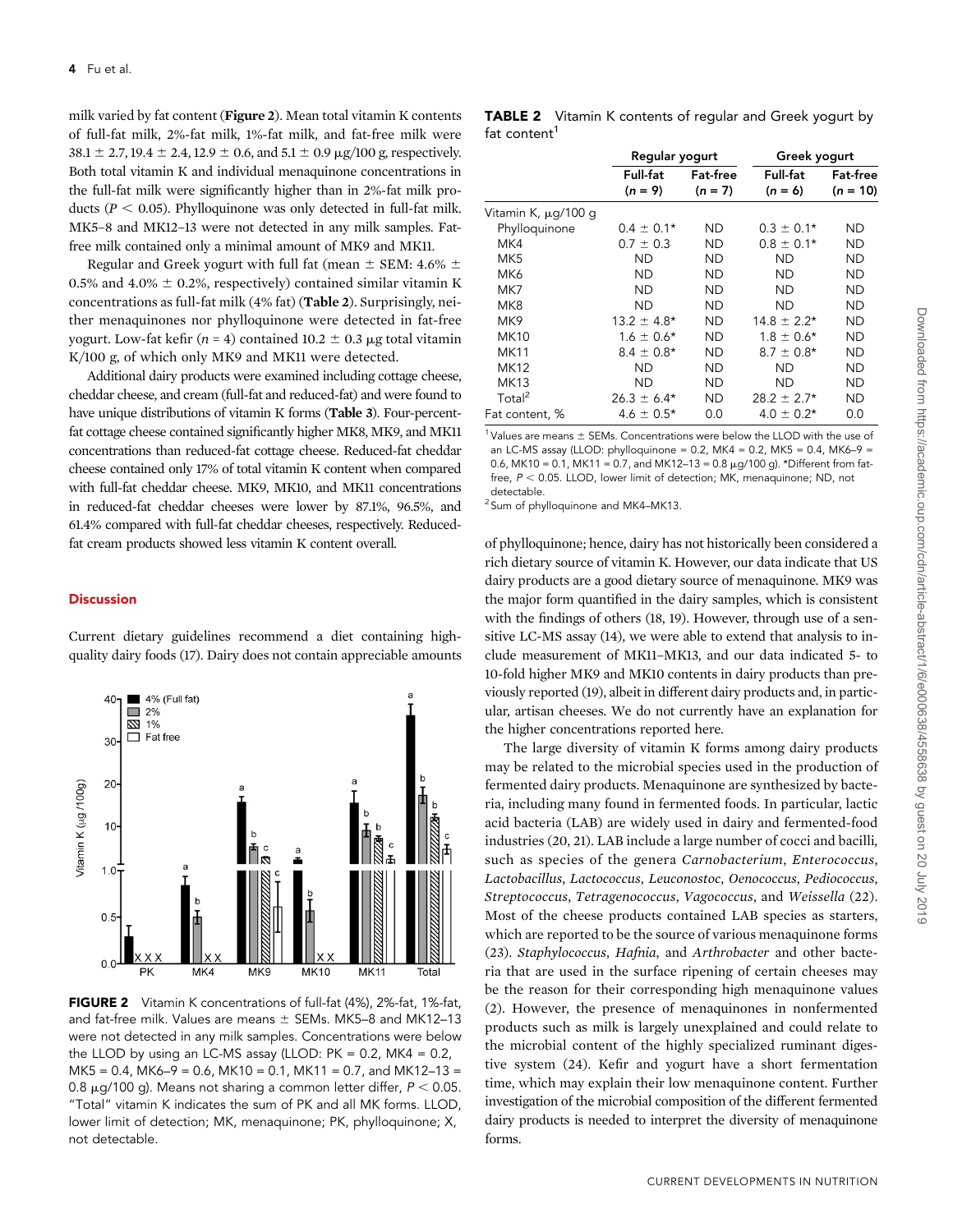| Dairγ          |                |                                                                                                                                                                                                                                                                                                                                                                                                                                       |                            |                             |                                           |                         |                              | Menaquinones                 |                                |                                         |                         |                                 |                             |
|----------------|----------------|---------------------------------------------------------------------------------------------------------------------------------------------------------------------------------------------------------------------------------------------------------------------------------------------------------------------------------------------------------------------------------------------------------------------------------------|----------------------------|-----------------------------|-------------------------------------------|-------------------------|------------------------------|------------------------------|--------------------------------|-----------------------------------------|-------------------------|---------------------------------|-----------------------------|
| products       |                | n Phylloquinone                                                                                                                                                                                                                                                                                                                                                                                                                       | MK4                        | Κ5                          | MK6                                       | MK7                     | MK8                          | MK9                          | <b>MK10</b>                    | <b>MK11</b>                             | <b>MK12</b>             | <b>MK13</b>                     | Total <sup>2</sup>          |
| Cottage cheese |                |                                                                                                                                                                                                                                                                                                                                                                                                                                       |                            |                             |                                           |                         |                              |                              |                                |                                         |                         |                                 |                             |
| 4% fat         |                | $0.3 \pm 0.1$                                                                                                                                                                                                                                                                                                                                                                                                                         |                            |                             | $0.3 \pm 0.1$ $0.5 \pm 0.2$ $0.5 \pm 0.1$ |                         | $0.6 \pm 0.2$ $2.5 \pm 0.7*$ | $8.0 \pm 1.4*$               | $0.4 \pm 0.2$                  | $39.1 \pm 3.0*$                         | $\frac{\Omega}{Z}$      | $\frac{1}{2}$                   | $52.7 \pm 3.4*$             |
| Reduced-fat    |                | $\frac{\circ}{\circ}$                                                                                                                                                                                                                                                                                                                                                                                                                 | $\frac{1}{2}$              | $\frac{1}{2}$               | $\frac{\Omega}{Z}$                        | g                       | $0.8 + 0.4$                  | $2.3 \pm 0.6$                | $0.3 + 0.2$                    | $5.0 \pm 1.6$                           | $\frac{\Omega}{\Sigma}$ | $\frac{\mathsf{D}}{\mathsf{D}}$ | $10.3 \pm 1.4$              |
| Cheddar cheese |                |                                                                                                                                                                                                                                                                                                                                                                                                                                       |                            |                             |                                           |                         |                              |                              |                                |                                         |                         |                                 |                             |
| Full-fat       | $\overline{2}$ | $2.4 \pm 0.1*$                                                                                                                                                                                                                                                                                                                                                                                                                        |                            | $9.5 \pm 0.4$ $0.4 \pm 0.1$ | $0.9 \pm 0.2$ *                           | $0.8 + 0.2$             | $5.6 \pm 0.8$                | $175 \pm 12.1*$              | $42.9 \pm 7.8*$                | $42.2 \pm 3.5*$                         | $1.3 \pm 0.1*$          | g                               | $281 \pm 11.9*$             |
| Reduced-fat    |                | $0.5 \pm 0.1$                                                                                                                                                                                                                                                                                                                                                                                                                         | $1.8 \pm 0.5$              | $\triangle$<br>Z            | $\supseteq$                               | $0.7 \pm 0.1$           | $4.0 \pm 0.7$                | $22.6 \pm 4.2$               | $1.5 \pm 0.7$                  | $16.3 \pm 3.7$                          | $\triangleq$            | g                               | 49.0 $\pm$ 7.9              |
| Cream          |                |                                                                                                                                                                                                                                                                                                                                                                                                                                       |                            |                             |                                           |                         |                              |                              |                                |                                         |                         |                                 |                             |
| Heavy          |                | $2.4 \pm 0.1$                                                                                                                                                                                                                                                                                                                                                                                                                         | $9.3 \pm 0.8$              | $\frac{\Omega}{\Sigma}$     | $\frac{\Omega}{Z}$                        | $\frac{1}{2}$           | $\frac{\Omega}{Z}$           | $442 \pm 30.2$               | $85.2 \pm 10.9$ 44.3 $\pm$ 9.4 |                                         | $2.6 \pm 0.1$           | $\frac{1}{2}$                   | $587 \pm 27.8$              |
| Light          |                |                                                                                                                                                                                                                                                                                                                                                                                                                                       | .<br>თ<br>ი                | $\frac{1}{2}$               | $\frac{\Omega}{Z}$                        | $\frac{\Omega}{\Sigma}$ | $\frac{\Omega}{Z}$           | $103^{+}$                    | $13.0^{+}$                     | 24.5                                    | $\frac{1}{2}$           | $\frac{\Omega}{\Sigma}$         | $149^{\dagger}$             |
| Half-and-half  |                | $0.8 \pm 0.1$ <sup>+</sup>                                                                                                                                                                                                                                                                                                                                                                                                            | $2.3 \pm 0.4$ <sup>†</sup> |                             | $\frac{0}{2}$                             | $\frac{1}{2}$           | $\frac{1}{2}$                | $40.4 \pm 17.3$ <sup>t</sup> |                                | $4.5 \pm 2.5^{\dagger}$ 35.5 $\pm$ 11.3 | $\frac{1}{2}$           | $\frac{\Omega}{\Sigma}$         | $85.1 \pm 3.8$ <sup>+</sup> |
|                |                | and MK12−13 = 0.8 µ.9/100 g). *Different between full-fat and fat-free or reduced-fat within each dairy product category, P < 0.05. ↑P < 0.05, determined by using a general linear model with heavy cream as the<br>Values are means $\pm$ SEMs unless otherwise indicated. Concentrations were below the LLOD with the use of an LC-MS assay (LLOD: phylloquinone = 0.2, MK4 = 0.2, MK5 = 0.4, MK6-9 = 0.6, MK10 = 0.7, MK11 = 0.7, |                            |                             |                                           |                         |                              |                              |                                |                                         |                         |                                 |                             |
|                |                | reference group. LLOD, lower limit of detection; MK, menaquinone; ND, not detectable.                                                                                                                                                                                                                                                                                                                                                 |                            |                             |                                           |                         |                              |                              |                                |                                         |                         |                                 |                             |

CURRENT DEVELOPMENTS IN NUTRITION

 $\scriptstyle\sim$ 

Sum of phylloquinone and MK4–MK13.

Sum of phylloquinone and MK4-MK13.

Our study shows that dairy products are a significant source of menaquinones and that the menaquinone content varies by fat content of the dairy product. This differs from the conclusions of Manoury et al. (19), who did not find an overall association between MK9 content and fat content of fermented dairy products. Whereas the latter study conducted a single correlation analysis between MK9 content and fat content across all fermented dairy products, we compared the individual MK contents with different contents of fat within the same dairy product, which may explain why we were able to detect a consistent reduction in menaquinone content with reduction in fat content. Currently, reduced-fat milk and yogurt are the most commonly consumed dairy products in the United States. In 2015, whole-fat milk accounted for 33% of milk sales, with the remaining 67% of milk purchased as reduced-fat milk (2%-fat, 1%-fat, and nonfat) (25). There is a recent trend of increasing full-fat milk and cheese consumption (25, 26), fueled by recent evidence that individuals who consume full-fat dairy products (measured by plasma dairy fat biomarkers) had a  $\geq$ 43% lower risk of developing diabetes over the course of 15 y compared with persons who opted for low-fat dairy products (27, 28). Moreover, they found that greater intakes of high-fat dairy products, but not low-fat dairy products, were associated with less weight gain in the Women's Health Study (29). The nutrient components contributing to these beneficial effects have yet to be identified, and our observations suggest that menaquinones warrant consideration. Although menaquinone bioavailability has not, to our knowledge, been studied with the use of stable isotopes, bacterially pro-

duced MK7 isolated from a food source (natto, a fermented soybean product) can be absorbed and is attributed to multiple health benefits, including bone and cardiovascular health (30, 31). More recently, studies have shown that the consumption of dairy products fortified with individual menaquinone forms are absorbed and may have greater bioactivity than menaquinones delivered in supplement form (30, 31). However, current understanding of fat-soluble menaquinone absorption, transport, and bioactivity is limited. As reviewed elsewhere (32), most menaquinone forms are not normally detected in circulation unless administered in supplement form. As our data indicate, menaquinone forms are more abundant in commonly consumed foods in the US diet than previously recognized. It is critical that a more complete understanding of menaquinone absorption and transport be developed in order to refine dietary recommendations for this nutrient. Collectively, these data highlight major gaps that still exist in our understanding of the role of menaquinone forms in vitamin K metabolism and its contribution to human health.

Our study was limited by the reliance on food labels for fat content instead of direct measurement of fat content. Whereas the samples obtained from the National Food and Nutrition Analysis Program were geographically representative of the US diet, those purchased in the Boston region were not. However, those purchased locally were selected from retail outlets that had national representation. Strengths of the study included the use of a highly sensitive and validated LC-MS method to quantify all menaquinone forms in a variety of dairy product types and direct comparison of full-fat and reduced-fat dairy products of the same brand